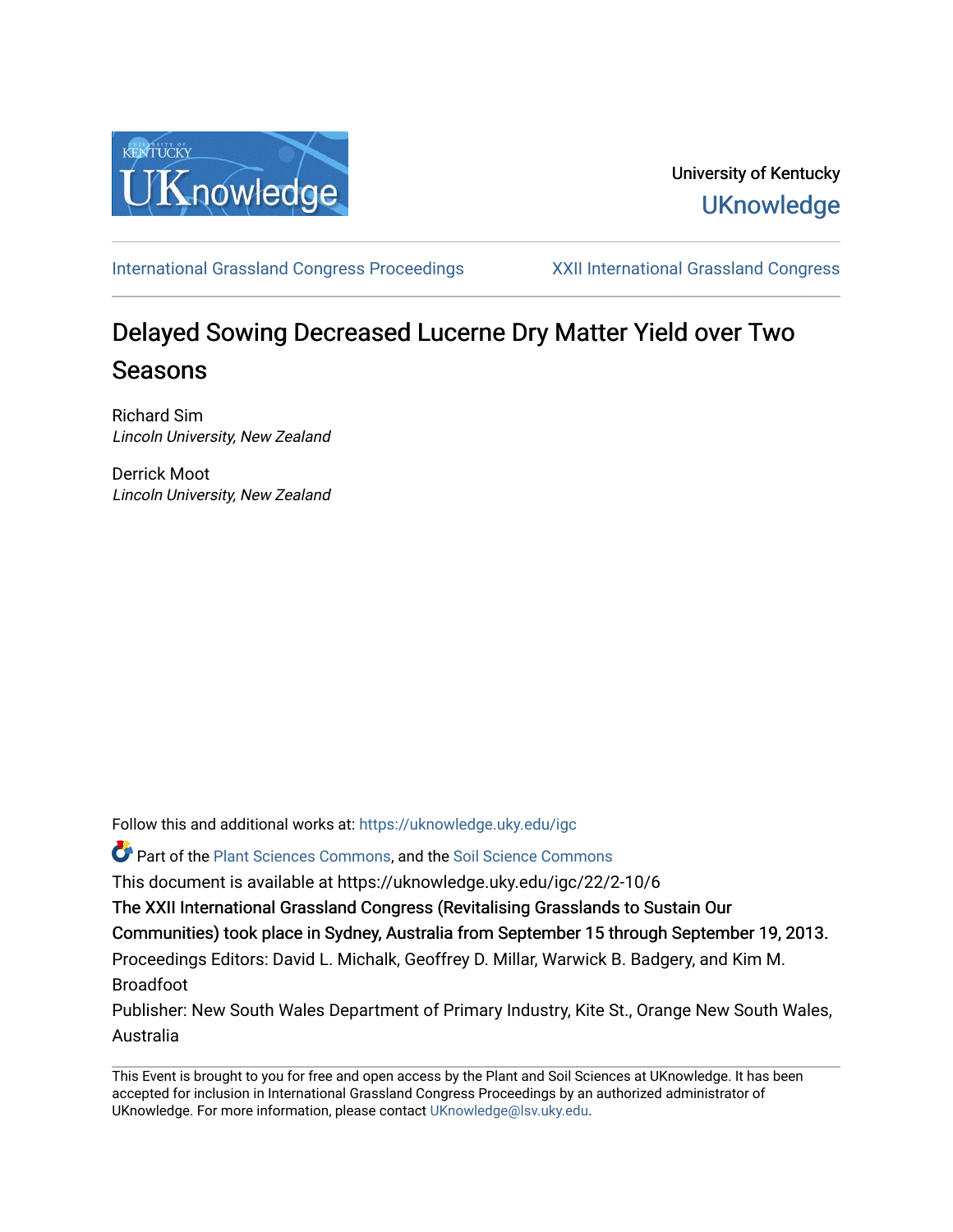### Delayed sowing decreased lucerne dry matter yield over two seasons

#### *Richard Sim and Derrick Moot*

Faculty of Agriculture and Life Science, PO Box 85084, Lincoln University, Canterbury, New Zealand, <u>www.lincoln.ac.nz</u> Contact email: richard.sim@lincolnuni.ac.nz

**Keywords:** Lucerne, alfalfa, *Medicago sativa* L., DM partitioning.

#### **Introduction**

Lucerne (*Medicago sativa* L.) can be sown in New Zealand from late spring (October) to early autumn (March). In the establishment season, greatest drymatter (DM) yields are normally attained from sowing early and production lost from delayed sowing is only considered in the establishment season. The objective of this research is to determine if sowing date continues to have an effect on DM yield in year two and how the partitioning of DM between the above and below ground plant fractions is influenced by sowing date.

#### **Methods**

Two experiments were conducted at Lincoln University (43° 38'S, 172 ° 28'E, 11 m.a.s.l) on two soils with differing plant available water capacity (PAWC). The high PAWC soil was a Wakanui silt loam (*Udic Ustochrept*, USDA Soil Taxonomy) which typically has 2-3 m of fine textured material overlying gravels (Cox 1978) and has a PAWC of about 325 mm to 2.3 m (Brown 2004). In contrast, the low PAWC soil was a Lismore stony silt loam (Udic Haplustept loamy skeletal) (Hewitt 1998) with a shallow topsoil (0.2m) that contains 30-40% stones overlaying coarse gravels. This results in a lower PAWC to 2.3 m of about 125 mm (Moot *et al.* 2008). 'Stamina 5' lucerne was sown on five dates; 4 October, 4 November, 2 December 2010, 10 January and 7 February 2011.

DM production was measured at 7 to 14 d intervals using a single 0.2 m quadrant, just above crown height. Perennial DM, consisting of the crown and taproot was excavated to 300 mm from a 0.2 m quadrant at the end of each season (June 2011 and 2012). Material was dried in a forced air oven  $(60^{\circ}C)$  to a constant weight.

#### **Results**

Sowing date affected (*P***<**0.05) annual DM production at both sites in the establishment year and the following season. Delayed sowing from October to February on the high PAWC reduced DM yields from 12 t/ha to 2.6 t/ha in the establishment season, a decrease of 80 kg DM/ha/day (Fig. 1). In the following season, sowing date had less effect on the crops which had been sown in the previous October. These crops produced 21.5 t/ha, a decrease of 50 kg DM/ha/day when sowing had been delayed to February. Crops sown on the low PAWC site showed similar patterns, although severe water stress reduced potential yields in year one to  $\sim$ 3 t DM/ha and the following season to  $\sim$ 7 t DM/ha. This reduced the difference in annual yield from delayed sowing to about 15 kg DM/ha/day.

Sowing date affected (*P*<0.05) perennial DM production at both sites at the end of the establishment year and second season (Table 1). Crops on the high PAWC soil partitioned 5 t DM/ha below ground when sown up to December. Delaying sowing to February reduced perennial DM to 1.1 t/ha. In the second season crops showed different rates of partitioning with perennial DM yields for the first four sowing dates increasing to 6.7 t/ha and 5.7 t/ha for the February sown crop. Perennial DM was greatest for crops on the low PAWC site when sown before December in both the establishment season (2 t/ha) and year two (4.7 t/ha). Delayed sowing to February decreased root mass by 70 and 30% in the first and subsequent season, respectively.



**Figure 1 Total annual shoot yield of dryland lucerne sown on five dates at two sites; low (○) and high (●) plant available water content soils in year one (sowing to June 2011) and year two (June 2011 to June 2012) at Lincoln University, Canterbury, NZ.**